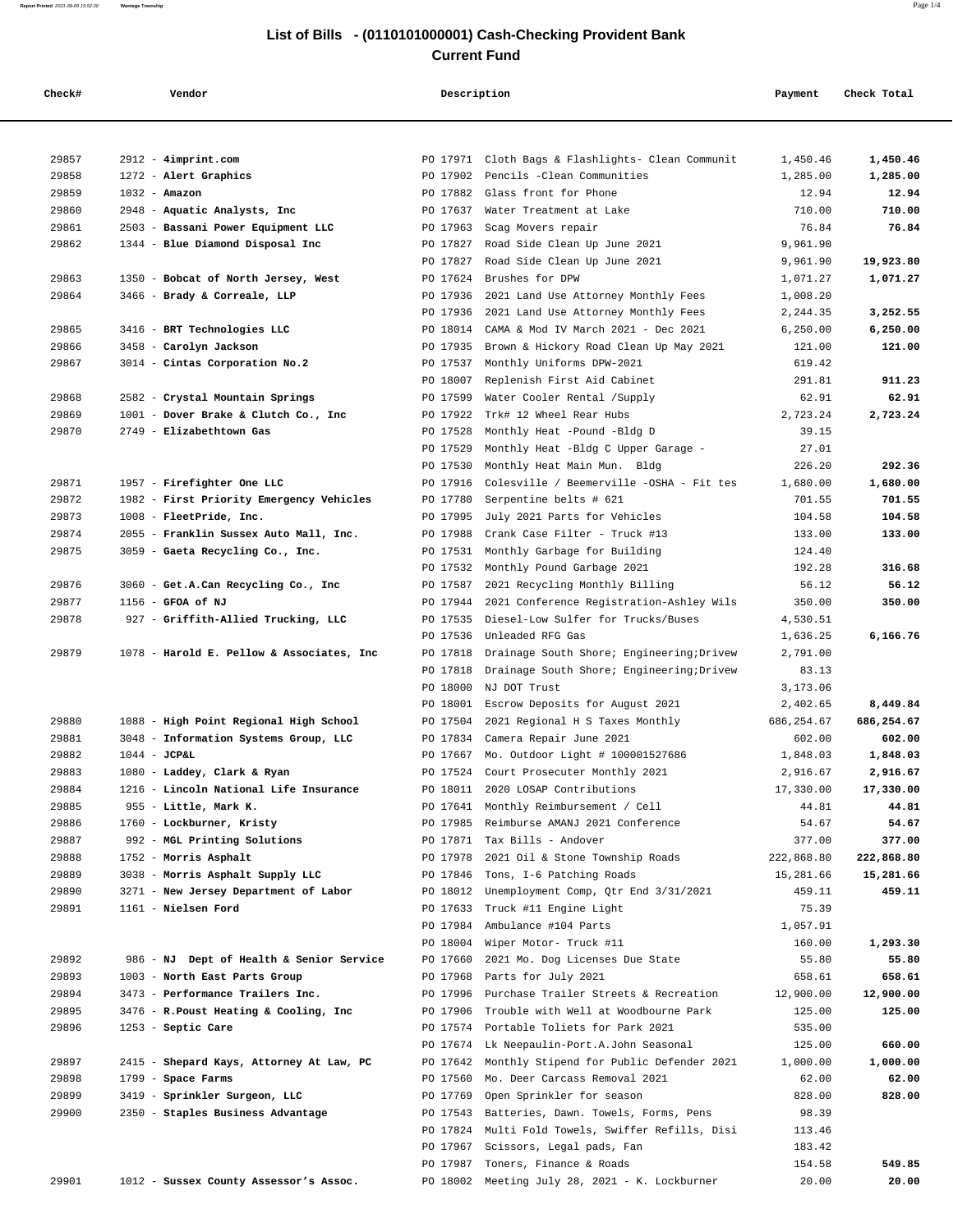## **List of Bills - (0110101000001) Cash-Checking Provident Bank Current Fund**

| Check# | Vendor                                                   | Description | Payment                                  | Check Total                   |               |
|--------|----------------------------------------------------------|-------------|------------------------------------------|-------------------------------|---------------|
| 29902  | 1092 - Sussex County Clerk                               | PO 17998    | Municipal share of 2021 Primary Election | 2,185.77                      | 2,185.77      |
| 29903  | 994 - Sussex County Treasurer                            | PO 17647    | 2021 County Purpose Tax                  | 1,719,193.78                  | 1,719,193.78  |
| 29904  | 994 - Sussex County Treasurer                            | PO 17649    | 2021 Library Tax                         | 123,399.79                    | 123,399.79    |
| 29905  | 994 - Sussex County Treasurer                            | PO 17650    | 2021 County Open Space Tax               | 7,078.78                      | 7,078.78      |
| 29906  | 1097 - Sussex Fire Department                            | PO 17508    | 2021 Monthly Stipend                     | 7,500.00                      | 7,500.00      |
| 29907  | 1089 - Sussex Wantage Board of Ed                        | PO 17503    | 2021 Regional School Levy Monthly        | 1, 254, 777.83 1, 254, 777.83 |               |
| 29908  | 3067 - Taylor Communications                             | PO 17923    | Special Complaints                       | 438.00                        | 438.00        |
| 29909  | 1678 - Tractor Supply                                    | PO 17969    | July 2021                                | 13.98                         | 13.98         |
| 29910  | 1030 - Universal Computing Service Inc                   | PO 17970    | Notices for Court                        | 722.30                        | 722.30        |
| 29911  | 3315 - W Campbell Supply Company of Sussex Coun PO 17927 |             | Truck #622 Check engine light            | 282.00                        | 282.00        |
| 29912  | 1096 - Wantage Twp Fire Department #2                    | PO 17507    | 2021 Monthly Stipend                     | 7,500.00                      | 7,500.00      |
| 29913  | 1095 - Wantage Twp Fire Dept #1                          | PO 17506    | 2021 Monthly Stipend                     | 7,500.00                      | 7,500.00      |
| 29914  | 1113 - Weiner Law Group LLP                              | PO 18003    | Professional Services for June 2021      | 8, 271, 13                    | 8,271.13      |
| 29915  | 1409 - Wielkotz & Company LLC                            | PO 17424    | 2020 Auditing Services                   |                               |               |
|        |                                                          |             |                                          | 7,875.00                      |               |
|        |                                                          | PO 18010    | LOSAP Audit Year Ending 12/31/2020       | 1,500.00                      | 9,375.00      |
| 29916  | $1025$ - Wilcox Press                                    | PO 17951    | Name Plate -David Brady                  | 18.00                         | 18.00         |
| 29917  | $2755 -$ Willco                                          | PO 18009    | Diagnose Court room HVAC, Labor          | 125.00                        | 125.00        |
| 29918  | 1605 - Witmer Public Safety Group Inc.                   | PO 17673    | Protective Garments for Fire Dept        | 204.00                        |               |
|        |                                                          | PO 17957    | Boots -Beemerville                       | 902.00                        |               |
|        |                                                          | PO 17959    | Fire Hooks, Tactical Backpack, Bolt Cutt | 424.00                        | 1,530.00      |
| 29919  | 1061 - Zep Manufacturing Co                              | PO 17817    | Orange Cleaner-Roads                     | 227.97                        | 227.97        |
|        |                                                          |             |                                          |                               | ------------- |

## **Summary By Account**

| $01 - 101 - 01 - 000 - 001$ | Cash-Checking Provident Bank          |           |           | 0.00         | 3,902,404.93 |
|-----------------------------|---------------------------------------|-----------|-----------|--------------|--------------|
| $01 - 201 - 20 - 100 - 020$ | Administrative & Executive OE         | 332.25    |           |              |              |
| 01-201-20-120-020           | Clerk OE                              | 2,185.77  |           |              |              |
| 01-201-20-130-020           | Financial Administration OE           | 420.87    |           |              |              |
| $01 - 201 - 20 - 140 - 020$ | Computer Services OE                  | 6,271.39  |           |              |              |
| 01-201-20-145-020           | Collection of Taxes OE                | 528.16    |           |              |              |
| $01 - 201 - 20 - 150 - 020$ | Assessment of Taxes OE                | 282.56    |           |              |              |
| $01 - 201 - 20 - 155 - 020$ | Legal OE                              | 8,271.13  |           |              |              |
| 01-201-20-165-020           | Engineering OE                        | 5,765.56  |           |              |              |
| 01-201-21-180-020           | Land Use OE                           | 1,026.20  |           |              |              |
| $01 - 201 - 23 - 225 - 020$ | Unemployment Comp OE                  | 459.11    |           |              |              |
| $01 - 201 - 25 - 255 - 020$ | Fire Department OE                    | 628.00    |           |              |              |
| $01 - 201 - 25 - 255 - 200$ | Aid to Volunteer Fire Co.             | 22,500.00 |           |              |              |
| 01-201-25-266-020           | OSHA/PEOSHA Fire Gear                 | 2,582.00  |           |              |              |
| 01-201-25-275-020           | Municipal Prosecutor                  | 2,916.67  |           |              |              |
| $01 - 201 - 26 - 290 - 020$ | Streets and Roads OE                  | 861.37    |           |              |              |
| $01 - 201 - 26 - 305 - 020$ | Garbage Removal OE                    | 10,148.30 |           |              |              |
| $01 - 201 - 26 - 310 - 020$ | Public Buildings and Grounds OE       | 957.42    |           |              |              |
| $01 - 201 - 26 - 315 - 020$ | Streets & Roads Vehicle Mtce & Repair | 6,062.21  |           |              |              |
| 01-201-28-375-020           | Maintenance of Parks                  | 2,323.00  |           |              |              |
| $01 - 201 - 31 - 430 - 020$ | Electricty OE                         | 1,848.03  |           |              |              |
| $01 - 201 - 31 - 440 - 020$ | Telephone OE                          | 44.81     |           |              |              |
| $01 - 201 - 31 - 446 - 020$ | Propane/Natural Gas Other Expenses    | 253.21    |           |              |              |
| 01-201-31-460-020           | Gas/Diesel OE                         | 6,166.76  |           |              |              |
| 01-201-43-490-020           | Municipal Court OE                    | 1,160.30  |           |              |              |
| $01 - 201 - 43 - 490 - 201$ | Municipal Court Public Defender       | 1,000.00  |           |              |              |
| 01-203-20-135-020           | (2020) Audit Services OE              |           | 7,875.00  |              |              |
| $01 - 203 - 36 - 476 - 020$ | (2020) Losap OE                       |           | 18,830.00 |              |              |
| 01-206-55-000-001           | Regional School Taxes Payable         |           |           | 1,254,777.83 |              |
| 01-206-55-000-002           | Regional HS Taxes Payable             |           |           | 686,254.67   |              |
| 01-208-55-000-001           | County Purpose Tax Payable            |           |           | 1,719,193.78 |              |
| 01-208-55-000-002           | County Library Tax Payable            |           |           | 123,399.79   |              |
| $01 - 208 - 55 - 000 - 004$ | County Open Space Tax Payable         |           |           | 7,078.78     |              |

 **ACCOUNT DESCRIPTION CURRENT YR APPROP. YEAR NON-BUDGETARY CREDIT**

TOTAL **4,172,431.44**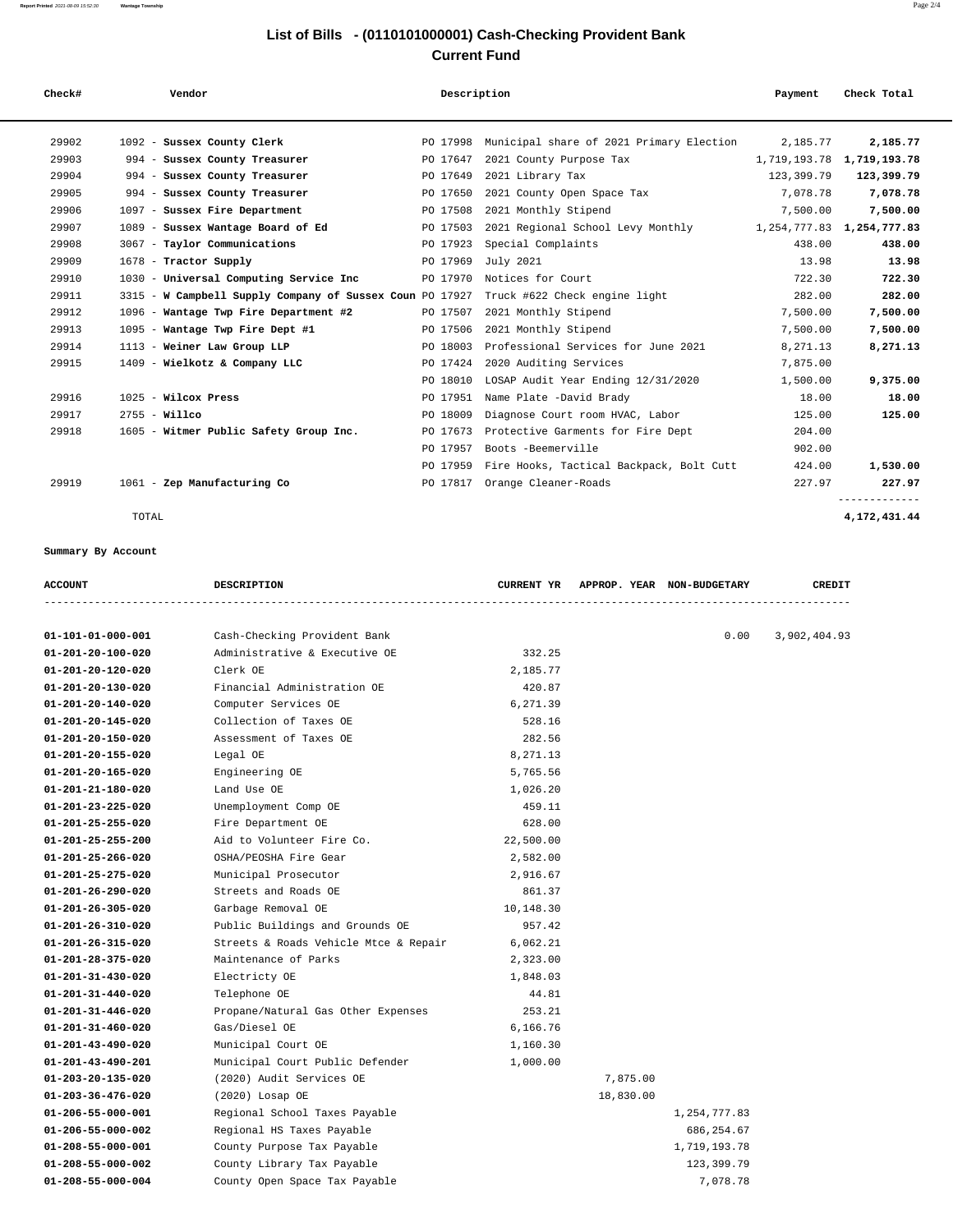**Summary By Account** Page 3/4

| CREDIT           | CURRENT YR APPROP. YEAR NON-BUDGETARY         |               |      | <b>DESCRIPTION</b>                                       | <b>ACCOUNT</b>              |
|------------------|-----------------------------------------------|---------------|------|----------------------------------------------------------|-----------------------------|
|                  | 84,995.08 26,705.00 3,790,704.85 3,902,404.93 |               |      | Current Fund                                             | TOTALS FOR                  |
|                  |                                               |               |      |                                                          |                             |
|                  | 13,945.75                                     |               |      | Appropriated Grants                                      | $02 - 213 - 40 - 700 - 000$ |
| $0.00$ 13,945.75 |                                               |               |      | Interfund Accounts                                       | $02 - 260 - 05 - 000 - 000$ |
|                  | $0.00$ $0.00$ $13.945.75$ $13.945.75$         |               |      | Federal and State Grant Fund                             | <b>TOTALS FOR</b>           |
|                  |                                               |               |      |                                                          |                             |
| 300.17           | $0.00 -$                                      |               |      | Interfund Accounts                                       | 03-260-05-000-000           |
|                  | 244.37                                        |               |      | Reserve for Dog Trust Expenditures                       | 03-287-56-852-200           |
|                  | 55.80                                         |               |      | Due to State of New Jersey - License Fee                 | 03-387-56-852-002           |
| 300.17           | 300.17                                        | 0.00<br>0.00  |      | Dog Trust Fund                                           | TOTALS FOR                  |
|                  |                                               |               |      |                                                          |                             |
|                  | 251,133.59                                    |               |      | Improvement Authorizations - Funded                      | 04-216-55-900-000           |
| 251, 133.59      | 0.00                                          |               |      | Due To Current                                           | 04-260-05-000-001           |
| 251, 133.59      | 251,133.59                                    | $0.00$ $0.00$ |      | General Capital Fund                                     | TOTALS FOR                  |
|                  |                                               |               |      |                                                          |                             |
| $0.00$ 4,647.00  |                                               |               |      | 12-260-05-000-001 Interfund - Current Fund Disbursements |                             |
|                  | 4,647.00                                      |               |      | RESERVE FOR ESCROW DEPOSITS                              | 12-286-05-000-000           |
| 4,647.00         | 4,647.00                                      | 0.00          | 0.00 | <b>ESCROW TRUST FUND</b>                                 | TOTALS FOR                  |

|  |  |  |  | Total to be paid from Fund 01 Current Fund                 | 3,902,404.93 |  |
|--|--|--|--|------------------------------------------------------------|--------------|--|
|  |  |  |  | Total to be paid from Fund 02 Federal and State Grant Fund | 13,945.75    |  |
|  |  |  |  | Total to be paid from Fund 03 Dog Trust Fund               | 300.17       |  |
|  |  |  |  | Total to be paid from Fund 04 General Capital Fund         | 251, 133, 59 |  |
|  |  |  |  | Total to be paid from Fund 12 ESCROW TRUST FUND            | 4,647.00     |  |
|  |  |  |  |                                                            |              |  |
|  |  |  |  |                                                            | 4.172.431.44 |  |

## **Checks Previously Disbursed**

| 29856   | Verizon Wireless                        | PO# 17635 | Communications-Fire Department ACT |                      | 120.06 8/04/2021   |
|---------|-----------------------------------------|-----------|------------------------------------|----------------------|--------------------|
| 29855   | Sussex Rural Electric Cooperative       | Multiple: |                                    |                      | 730.83 8/04/2021   |
| 29854   | NO JER MUN EMP BENFT FUND               | PO# 17527 | 2020 Monthly Healh Insurance Emplo | 43,164.00            | 8/04/2021          |
| 29853   | Marlin Capital Solutions                | PO# 17534 | Phone System Lease Monthly         | 318.42               | 8/04/2021          |
| 29852   | <b>JCP&amp;L</b>                        | PO# 17539 | Mo. St. Lighting # 100002088472    | 120.40               | 8/04/2021          |
| 29851   | IPitomy                                 | PO# 17563 | Monthly Phone Usage for 2021       |                      | 154.12 8/04/2021   |
| 29850   | Dearborn Life Insurance Co              | PO# 17565 | Monthly Group Life Insurance 2021  |                      | 178.30 8/04/2021   |
| 29849   | CenturyLink                             | PO# 17518 | Fax Lines for Building (6)         | 317.83               | 8/04/2021          |
| 29848   | Pitney Bowes Inc                        | Multiple: |                                    |                      | 3,749.12 7/19/2021 |
| 2116    | Township of Wantage Payroll             |           | Paydate 08 03 21                   | 60,165.26            | 8/03/2021          |
| 2021052 | Anchor Payroll & Benefit Solutions, LLC |           | Payroll Processing: Paydate 8/3/21 | 142.50               | 8/03/2021          |
| 2021051 | DCRP                                    |           | DCRP July                          | 847.36               | 7/21/2021          |
| 2021050 | Anchor Payroll & Benefit Solutions, LLC |           | Payroll Processing Paydate 7/20/21 | 145.00               | 7/16/2021          |
| 2115    | Township of Wantage Payroll             |           | Paydate 07 16 21                   | 61, 452.56 7/16/2021 |                    |
|         |                                         |           |                                    |                      |                    |

171,605.76

| Totals by fund                       | Previous Checks/Voids | Current Payments | Total        |
|--------------------------------------|-----------------------|------------------|--------------|
| Fund 01 Current Fund                 | 171,576.06            | 3,902,404.93     | 4,073,980.99 |
| Fund 02 Federal and State Grant Fund |                       | 13,945.75        | 13,945.75    |
| Fund 03 Dog Trust Fund               | 29.70                 | 300.17           | 329.87       |
| Fund 04 General Capital Fund         |                       | 251, 133.59      | 251, 133.59  |
| Fund 12 ESCROW TRUST FUND            |                       | 4,647.00         | 4,647.00     |
|                                      |                       |                  |              |

------------